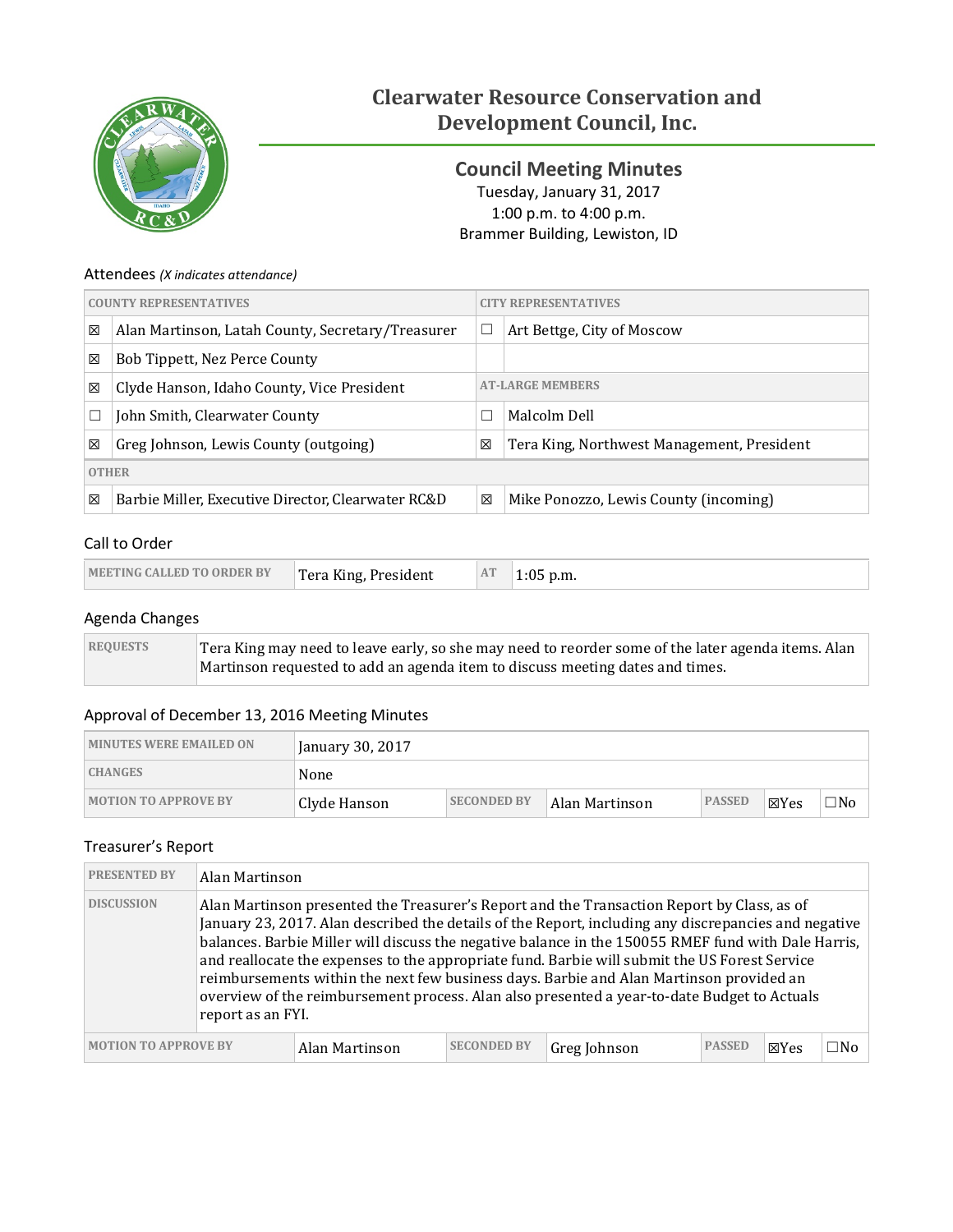#### Executive Director's Report

| <b>PRESENTED BY</b>                                                                                                                                          | ' Barbie Miller                           |  |  |  |  |  |
|--------------------------------------------------------------------------------------------------------------------------------------------------------------|-------------------------------------------|--|--|--|--|--|
|                                                                                                                                                              | <b>EXECUTIVE COMMITTEE VOTES BY EMAIL</b> |  |  |  |  |  |
| Temporary, part-time office assistant position for \$10-\$13 per hour for 15-20<br>Approved on January 23, 2017<br>hours per week, ending September 30, 2017 |                                           |  |  |  |  |  |
| Office space lease at Potlatch City Hall<br>Approved on December 26, 2016                                                                                    |                                           |  |  |  |  |  |

**ACTIVITIES, ACCOMPLISHMENTS, & UPDATES**

Jake Emery with Harris and Co. performed in-house portion of annual audit January 12-13, 2017. Harris and Co. are anticipating completing the audit and tax return soon. Barbie Miller said that there are a few policies that may need to be documented before the audit next year.

Payroll tax reports have been submitted. The 1099 forms will be mailed today.

Potlatch City Hall allowed Barbie to move into the new office early. Barbie's family helped her with the move, and she is now settled into the new office. The Council mailing address and phone number have remained the same.

Barbie has received several applications for the temporary, part-time office assistant position. The application deadline closes February 6, 2017. Her goal is to select candidates for interview by February 10, and complete the hiring process within a couple weeks.

Upon Tera King's request, Barbie sent a houseplant to Mike Bowman's memorial service. Mike was a very active Council member in the past.

Barbie has been working with Teri McKenzie to finalize the Inland Northwest Food Network Executive Director professional services agreement.

Clay Hays will lead the CBC's WHRI vegetation technician program this year. He will begin the hiring process soon.

**EVENTS & MEETINGS**

The 2017 Western RC&D Conference was cancelled due to low number of preregistrations received. Registration fees will be returned. Barbie had already booked her non-refundable airfare, and she is not sure if there will be another opportunity to use the credit before it expires in one year.

Clyde Hanson reported that the National RC&D restructuring committee will meet February 9, 2017.

#### Old Business

#### *Council Meeting Dates and Times*

| <b>PRESENTED BY</b>                                                                                                                                                                                                                                                          | Alan Martinson |                           |                 |  |
|------------------------------------------------------------------------------------------------------------------------------------------------------------------------------------------------------------------------------------------------------------------------------|----------------|---------------------------|-----------------|--|
| <b>DISCUSSION</b><br>Alan recommended that Barbie poll the Council members to determine if the fourth Thursday of the<br>month still works for the majority of the Council members since we have new members. Bob Tippett<br>suggested that we review the meeting time, too. |                |                           |                 |  |
| <b>ACTION ITEMS</b>                                                                                                                                                                                                                                                          |                | <b>PERSON RESPONSIBLE</b> | <b>DEADLINE</b> |  |
| Poll Council members                                                                                                                                                                                                                                                         |                | Barbie Miller             |                 |  |

*New Member Orientation*

| <b>PRESENTED BY</b> | Tera King, Alan Martinson, and Barbie Miller                                                                                                                                                       |
|---------------------|----------------------------------------------------------------------------------------------------------------------------------------------------------------------------------------------------|
| <b>DISCUSSION</b>   | Tera, Alan, and Barbie presented an overview of the mission, vision, structure, projects, and<br>operations of the Council as an orientation for new members and a refresher for existing members. |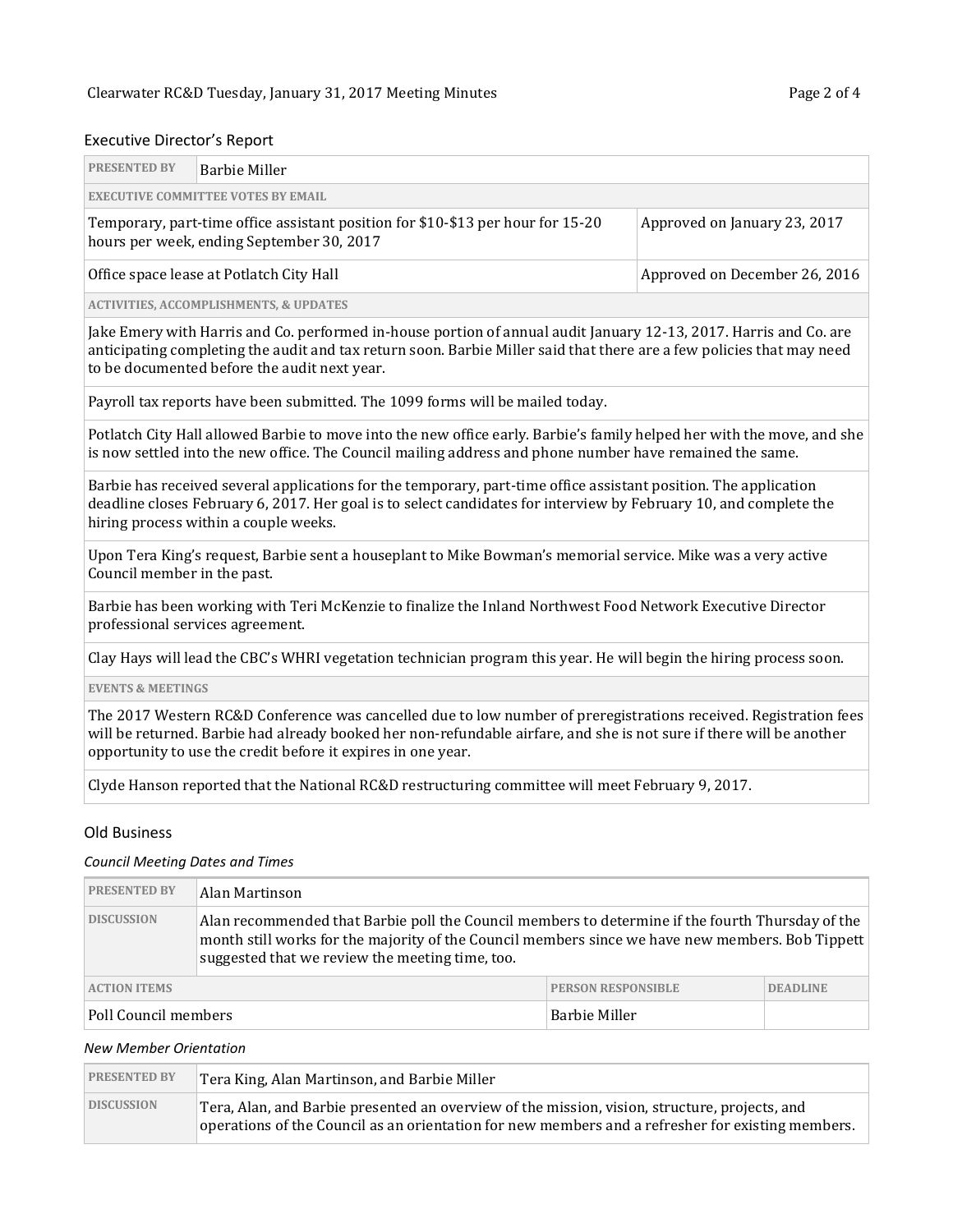| Strategic Planning Session |  |
|----------------------------|--|
|----------------------------|--|

| <b>PRESENTED BY</b> | Tera King                                                                                                                                                                                                                                                                                                                                                                                                                                          |
|---------------------|----------------------------------------------------------------------------------------------------------------------------------------------------------------------------------------------------------------------------------------------------------------------------------------------------------------------------------------------------------------------------------------------------------------------------------------------------|
| <b>DISCUSSION</b>   | Tera recapped strategic planning activities to date and goals.                                                                                                                                                                                                                                                                                                                                                                                     |
|                     | Tera also shared her thoughts on the board member roles and responsibilities, which include<br>networking, project recruitment, and policy development. Projects should benefit our service area<br>and primarily be natural resources based, but projects outside of our focus area may also be<br>considered. The Council members discussed various project interest areas and networking<br>opportunities.                                      |
|                     | The Council members shared what each of their "superpowers" are, so that they can better identify<br>how each Council member can best contribute to the organization.                                                                                                                                                                                                                                                                              |
|                     | Tera led the discussion regarding goals for the Council. The top goal is to increase office staff to<br>manage existing workload and evaluate additional staffing needs. Additional goals include offering<br>project administration services, improving administrative processes, implementing the marketing<br>and outreach plan, increasing Council membership and involvement, identifying focus areas, and<br>recruiting additional projects. |

### *Review Interim Executive Director Position*

| <b>PRESENTED BY</b>                                                          | Tera King                                                                                                                                                                                                                                                                                                                     |              |                    |              |               |                 |     |
|------------------------------------------------------------------------------|-------------------------------------------------------------------------------------------------------------------------------------------------------------------------------------------------------------------------------------------------------------------------------------------------------------------------------|--------------|--------------------|--------------|---------------|-----------------|-----|
| <b>DISCUSSION</b>                                                            | Tera asked the Council to consider removing "Interim" from Barbie Miller's title. She said the<br>interim position was only temporary until the Council was able to further evaluate staffing needs.<br>Tera added that she does not see envision future staffing changes altering Barbie's role as an<br>executive director. |              |                    |              |               |                 |     |
| <b>CONCLUSIONS</b><br>Motion to change Barbie's title to Executive Director. |                                                                                                                                                                                                                                                                                                                               |              |                    |              |               |                 |     |
| <b>MOTION TO APPROVE BY</b>                                                  |                                                                                                                                                                                                                                                                                                                               | Clyde Hanson | <b>SECONDED BY</b> | Greg Johnson | <b>PASSED</b> | $\boxtimes$ Yes | ⊟N∩ |

# *Council Staff and Board Needs Discussion*

| <b>PRESENTED BY</b> | Tera King                                                                                                                                                                                                                                                                                                                                                                                                                                                                                                                                                     |
|---------------------|---------------------------------------------------------------------------------------------------------------------------------------------------------------------------------------------------------------------------------------------------------------------------------------------------------------------------------------------------------------------------------------------------------------------------------------------------------------------------------------------------------------------------------------------------------------|
| <b>DISCUSSION</b>   | Tera asked the Council to consider hiring an additional staff member to assist with marketing and<br>outreach activities and provide additional project support. She suggested the qualifications would<br>include a marketing background and organizational, people and writing skills. Tera said that the<br>CBC may be interested in utilizing the Council's project support services to fill a need for their<br>project. Tera is not requesting a decision at this time, only that the Council members consider it for<br>discussion in the near future. |

# *Refill Financial Review Committee Vacancy*

| <b>PRESENTED BY</b> | Alan Martinson                                                                                                                                                                         |
|---------------------|----------------------------------------------------------------------------------------------------------------------------------------------------------------------------------------|
| <b>DISCUSSION</b>   | The Financial Review Committee currently only has two members, and they prefer to have three<br>members. Ivy Dickinson's resignation from the Council left a vacancy on the committee. |
| <b>CONCLUSIONS</b>  | Clyde Hanson volunteered to be on the committee.                                                                                                                                       |